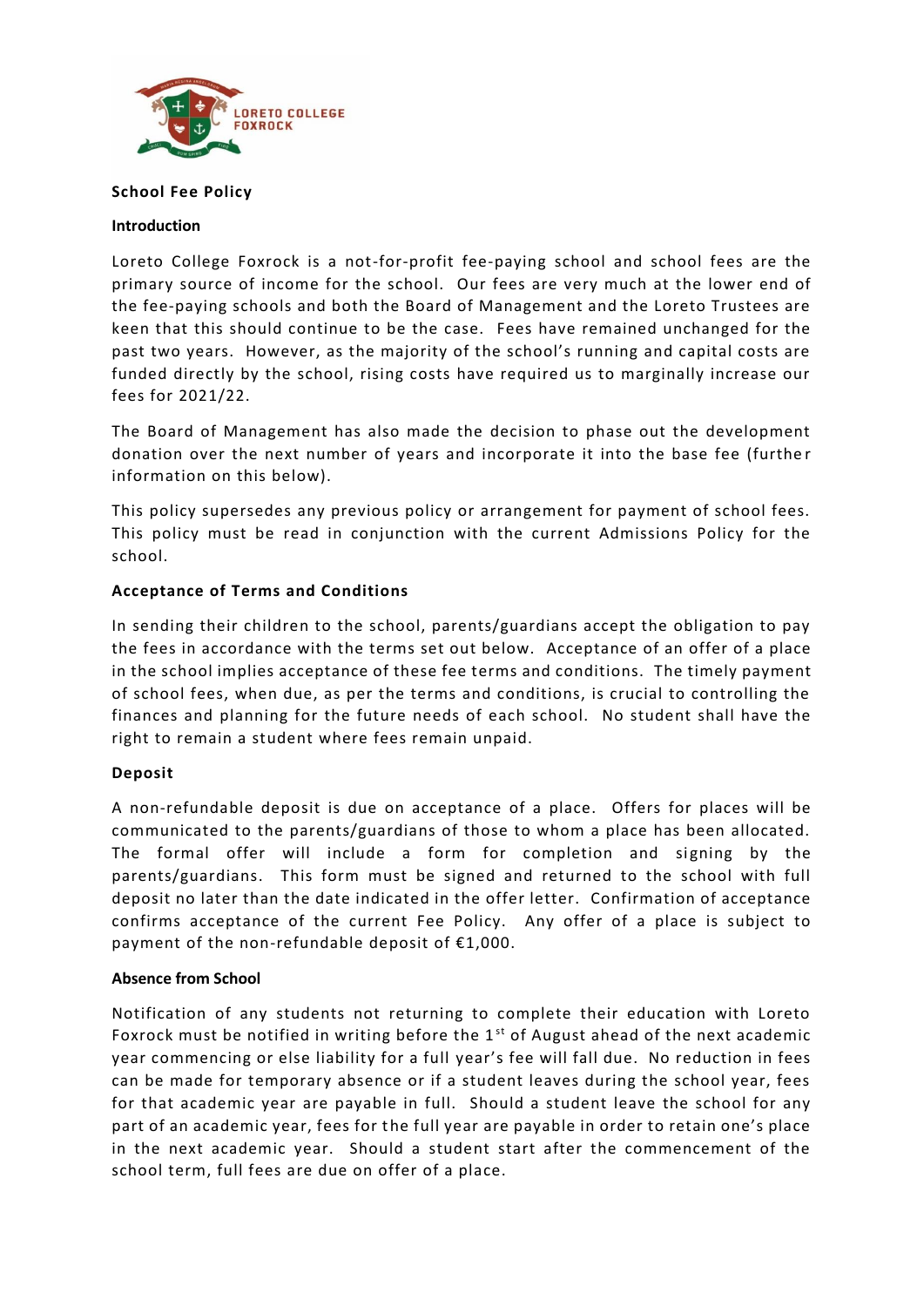

# **Non-Payment of School Fees**

In the event of non-payment of school fees this will be followed up within the school year, up to and including legal proceedings – full costs of which shall be covered by debtor.

Unless otherwise advised in writing, notification issued to the student's last known home address/emails on our records shall be considered sufficient notice to both parents/guardians. Furthermore unless otherwise advised in writing, and supported with appropriate evidence, both parents/guardians will be considered jointly liable for all fees.

No student will be permitted to progress to the next academic year without all outstanding amounts having been cleared before the end of each academic year.

## **Family Discounts**

Families with two students at the school will receive a 5% discount on the younger student. Families with twins or three or more students at the school will receive a 10% discount on the second student, and each student thereafter.

### **Payments**

There are two methods of payment available as follows:

By electronic funds transfer (EFT) in full by the 1<sup>st</sup> August; or

By eight monthly standing order instalments commencing  $1<sup>st</sup>$  August.

All EFT payments can be made directly to our bank account as follows:

# **Loreto College Foxrock – IBAN IE54 AIBK 9320 8623 3400 87**

If you choose to pay the fees in full by the 1<sup>st</sup> August, a  $\epsilon$ 100 discount will be applied.

If you choose to pay by standing order, please ensure that the first instalment is paid on or before 1<sup>st</sup> August.

#### **Additional Charges:**

Our fees cover most costs but additional items such as schoolbooks, sports equipment, art supplies and uniforms are purchased by the parents/guardians. Extracurricular activities will be charged via the school app to the parents/guardians account.

#### **Development donation:**

Parents/guardians are requested to make a donation towards the school's capital development projects. These funds are ring-fenced for capital development, the most recent projects being the refurbishment of our concert hall and sports hall roof. The